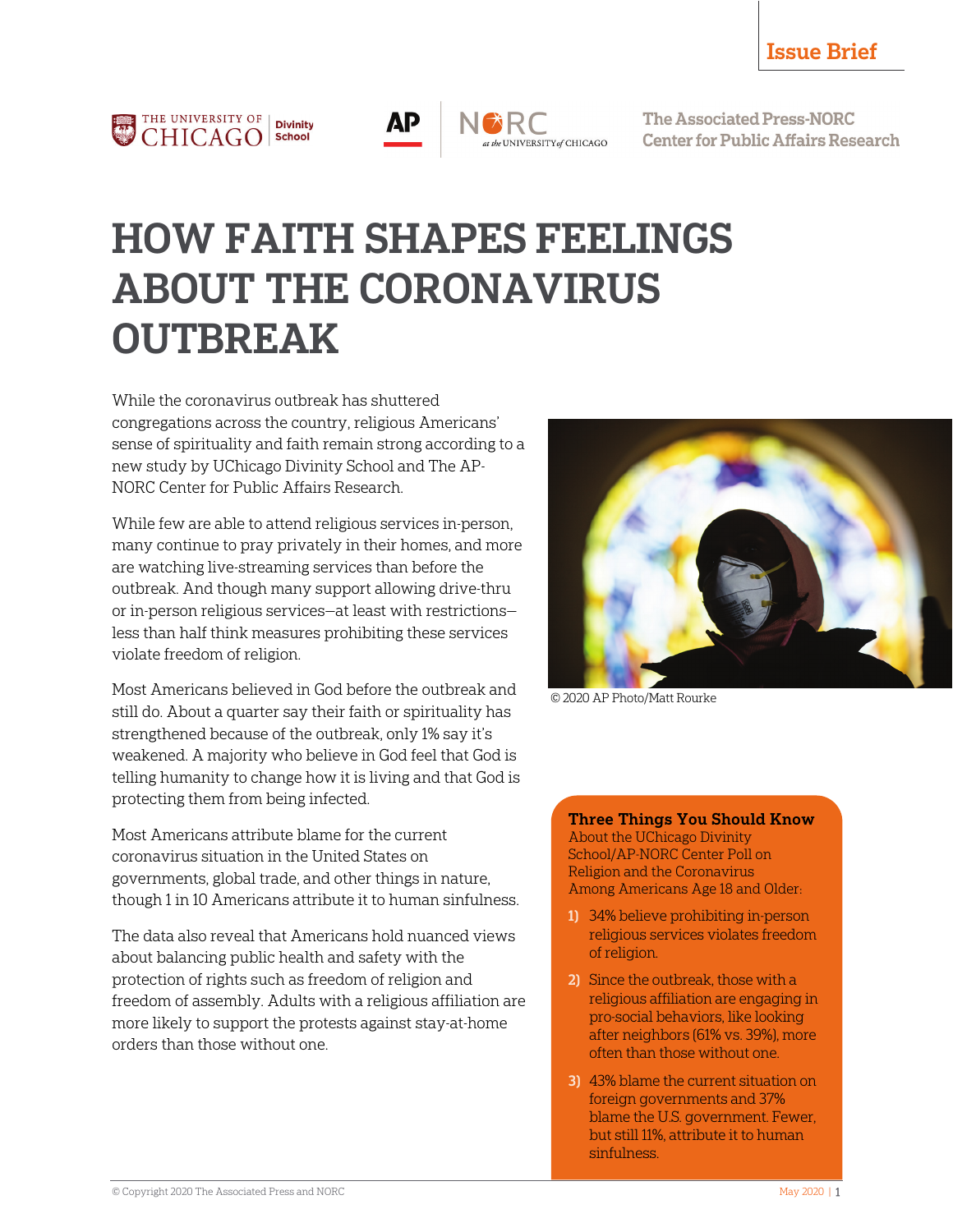The nationwide poll was conducted April 30-May 4, 2020, using the AmeriSpeak Panel®, the probability-based panel of NORC at the University of Chicago. Online and telephone interviews using landlines and cell phones were conducted with 1,002 adults. The margin of sample error is +/- 4.2 percentage points.

Other findings from the poll include:

- While a majority of Americans still say they have helped or checked in on neighbors, fewer have done so since the outbreak (56%) compared to 2019 (62%). Fewer also say they have made donations to a religious organization (47% in 2019 vs. 33% now), volunteered with religious (29% in 2019 vs. 15% now) or non-religious (28% in 2019 vs. 14% now) groups, or participated in a public protest (8% in 2019 vs. 4% now) since the outbreak.
- White Evangelical Christians are more likely than other Americans who believe in God to feel that God will protect them from being infected (67% vs. 53%). They are less likely than others to doubt God exists (7% vs. 15%) or feel God has abandoned humanity (3% vs. 10%) because of the outbreak.
- Protestants (27% in 2019 vs. 44% now), Catholics (11% in 2019 vs. 22% now), other Christians (22% in 2019 vs. 31% now), and people with other religions (6% in 2019 vs. 16% now) are all watching more live-streaming services now than before the outbreak of the pandemic.
- Though many are still following social distancing guidelines, Americans who support protests against stay-at-home orders are less likely than those who oppose the protests to follow social distancing measures like limiting trips out of the house (81% vs. 90%), keeping a 6-foot radius from others (77% vs. 87%), and limiting interaction to small groups (67% vs. 83%).

### AMERICANS HAVE NUANCED VIEWS ABOUT FREEDOM OF RELIGION AND PUBLIC HEALTH.

Though not explicitly directed at religious organizations, social distancing orders put in place to slow the spread of the coronavirus have closed congregations across the country. Most Americans are supportive of at least some restrictions on religious services, though some believe these orders come in conflict with religious freedom.

Among all Americans, 41% say the congregation they usually go to remains closed, compared to 4% who say their congregation was closed but is now open and 3% who say theirs was never closed. Fiftyone percent do not typically attend a religious congregation.

While 51% of Americans think in-person religious services should be allowed in some form, only 9% think services should be allowed without any restrictions. More say drive-thru services should be allowed in some form. By comparison, 76% say people should be allowed to visit outdoor spaces like parks or beaches at least in some form, and 49% say the same about a protest, rally, or march in public.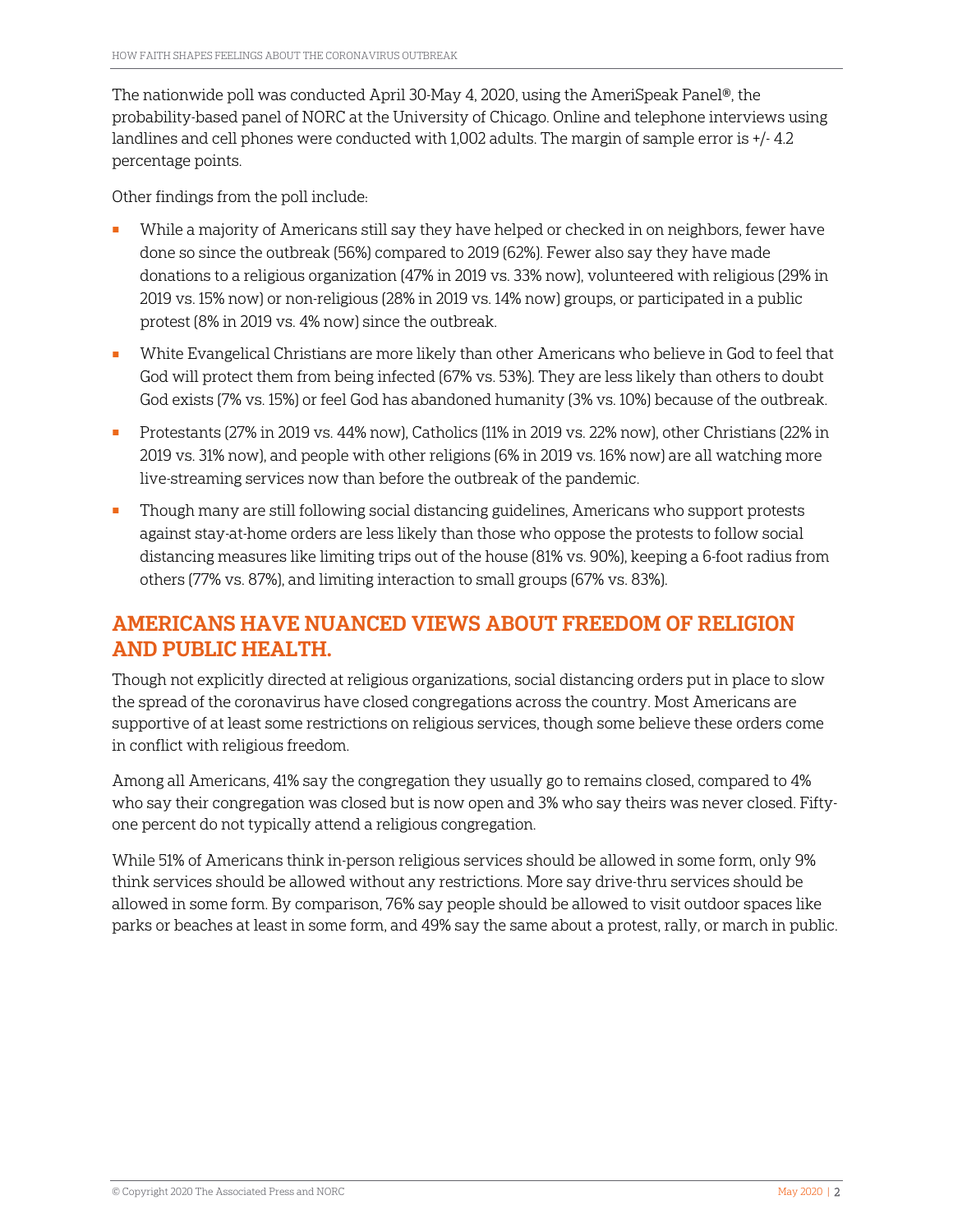

During the coronavirus outbreak, please indicate whether each of the following should be...

Question: During the coronavirus outbreak, please indicate whether each of the following should be allowed without any restrictions, allowed but with restrictions on crowd size or physical distancing, or not allowed at all in the United States: [ITEM]

Source: UChicago Divinity School/AP-NORC Poll conducted April 30-May 4, 2020, with 1,002 adults nationwide.

Support for opening each of these things to the public without restrictions is low across religious affiliations; however, white Evangelical Christians are less skeptical than other Americans.



During the coronavirus outbreak, please indicate whether each of the following should be...

Question: During the coronavirus outbreak, please indicate whether each of the following should be allowed without any restrictions, allowed but with restrictions on crowd size or physical distancing, or not allowed at all in the United States: [ITEM]

Source: UChicago Divinity School/AP-NORC Poll conducted April 30-May 4, 2020, with 1,002 adults nationwide.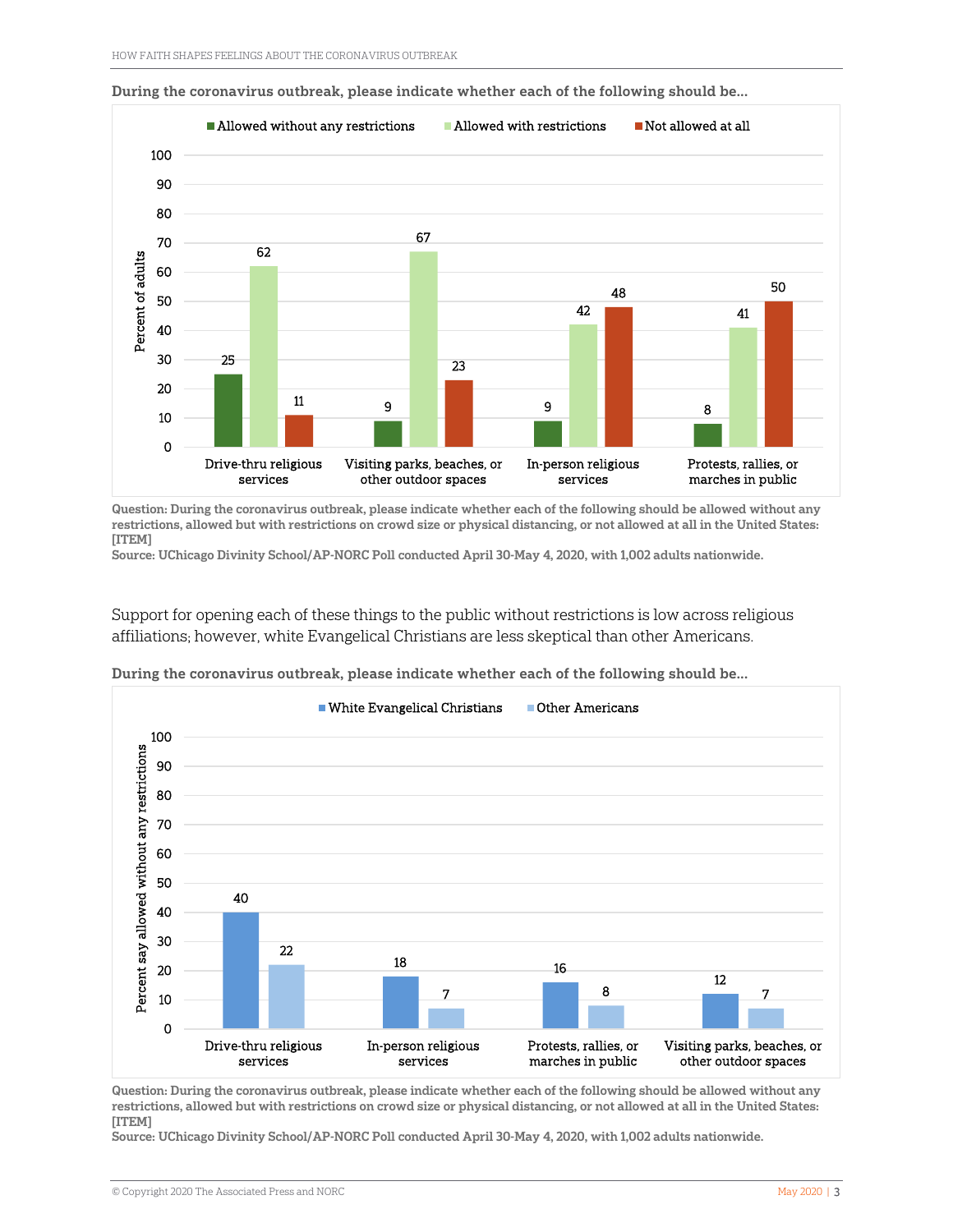Republicans are more likely than Democrats and independents to support allowing drive-thru (38% vs. 18% and 16%) or in-person (15% vs. 7% and 5%) religious services, and visiting outdoor spaces (16% vs. 4% and 9%) without restrictions.

Few Americans believe the restrictions on religious activities designed to slow the spread of the virus violate freedom of religion, but they are more likely to think complete prohibition of services to be a violation than services with restrictions.

During the coronavirus outbreak, would you say the following government orders violate freedom of religion in the United States, or not?



Question: During the coronavirus outbreak, would you say the following government orders violate freedom of religion in the United States, or not?

Source: UChicago Divinity School/AP-NORC Poll conducted April 30-May 4, 2020, with 1,002 adults nationwide.

While few Americans consider restrictions on religious activities a violation of freedom of religion, this does not imply that freedom of religion is unimportant to them. According to a UChicago Divinity School/AP-NORC poll conducted in February, $1$  a majority of Americans say that issues related to religious freedom are extremely or very important to them.

 $\overline{\phantom{a}}$ 

<span id="page-3-0"></span><sup>1</sup> The nationwide poll was conducted February 13-16, 2020, using the AmeriSpeak Panel®, the probability-based panel of NORC at the University of Chicago. Online and telephone interviews using landlines and cell phones were conducted with 1,015 adults. The margin of sample error is +/- 4.2 percentage points.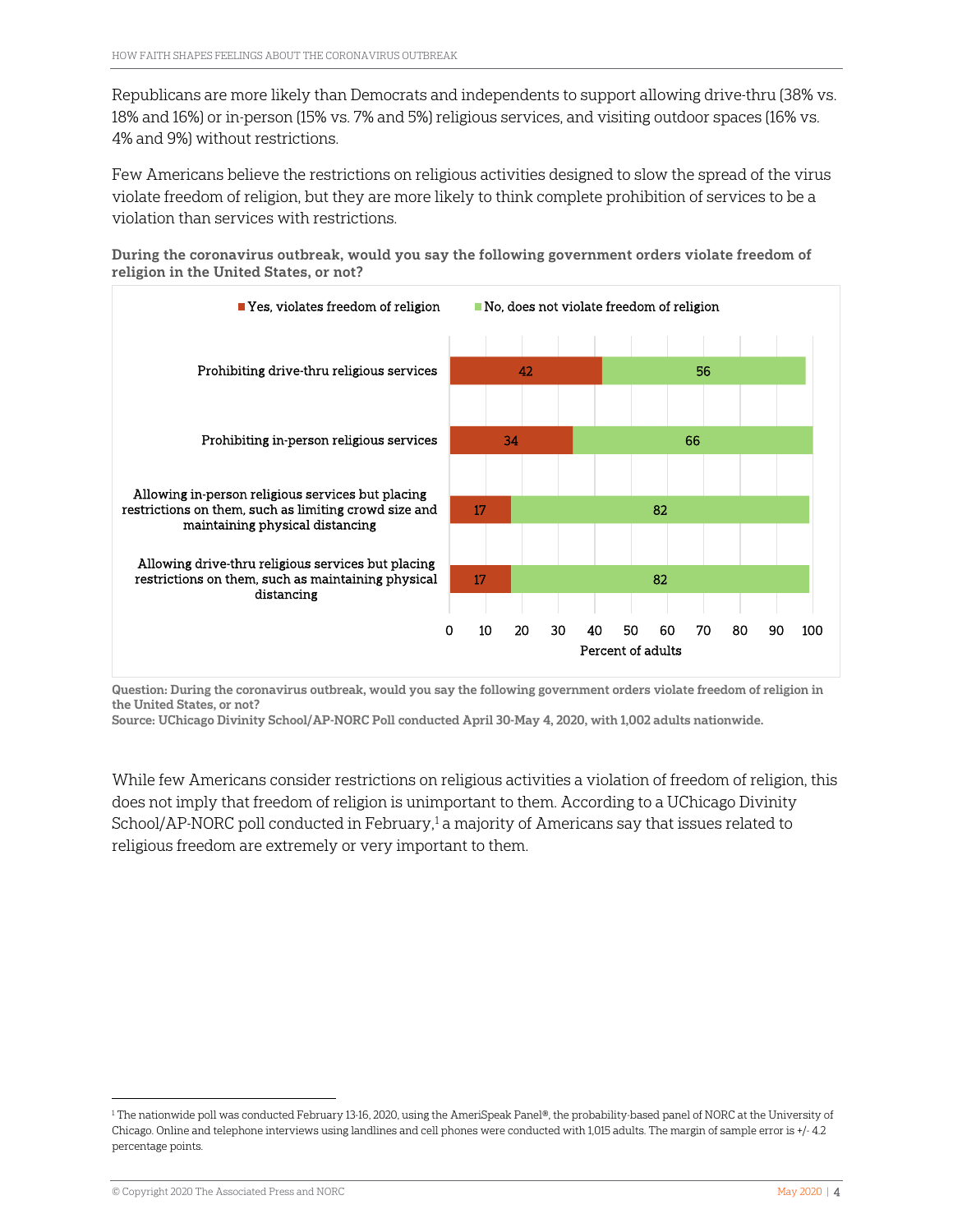

#### How important are issues related to freedom of religion to you personally?

Question: How important are issues related to freedom of religion to you personally? Source: UChicago Divinity School/AP-NORC Poll conducted February 13-16, 2020 with 1,015 adults nationwide.

The February poll also suggests how tensions between public health and freedom of religion may arise. About three-quarters of Americans favor denying unvaccinated children access to public schools, and similar numbers say this does not violate the parents' freedom of religion. This shows that even outside the context of the coronavirus outbreak, Americans have a nuanced view of the interaction between religious freedom and other rights and values, like safety and health.

A parent does not vaccinate their children because of religious beliefs against this practice, and the children are denied enrollment in public school because of its policy that all students must be vaccinated.



Questions: A parent does not vaccinate their children because of religious beliefs against this practice and the children are denied enrollment in public school because of its policy that all students must be vaccinated. Should the unvaccinated children be denied enrollment? Does denying enrollment violate the parents' freedom of religion? Source: UChicago Divinity School/AP-NORC Poll conducted February 13-16, 2020 with 1,015 adults nationwide.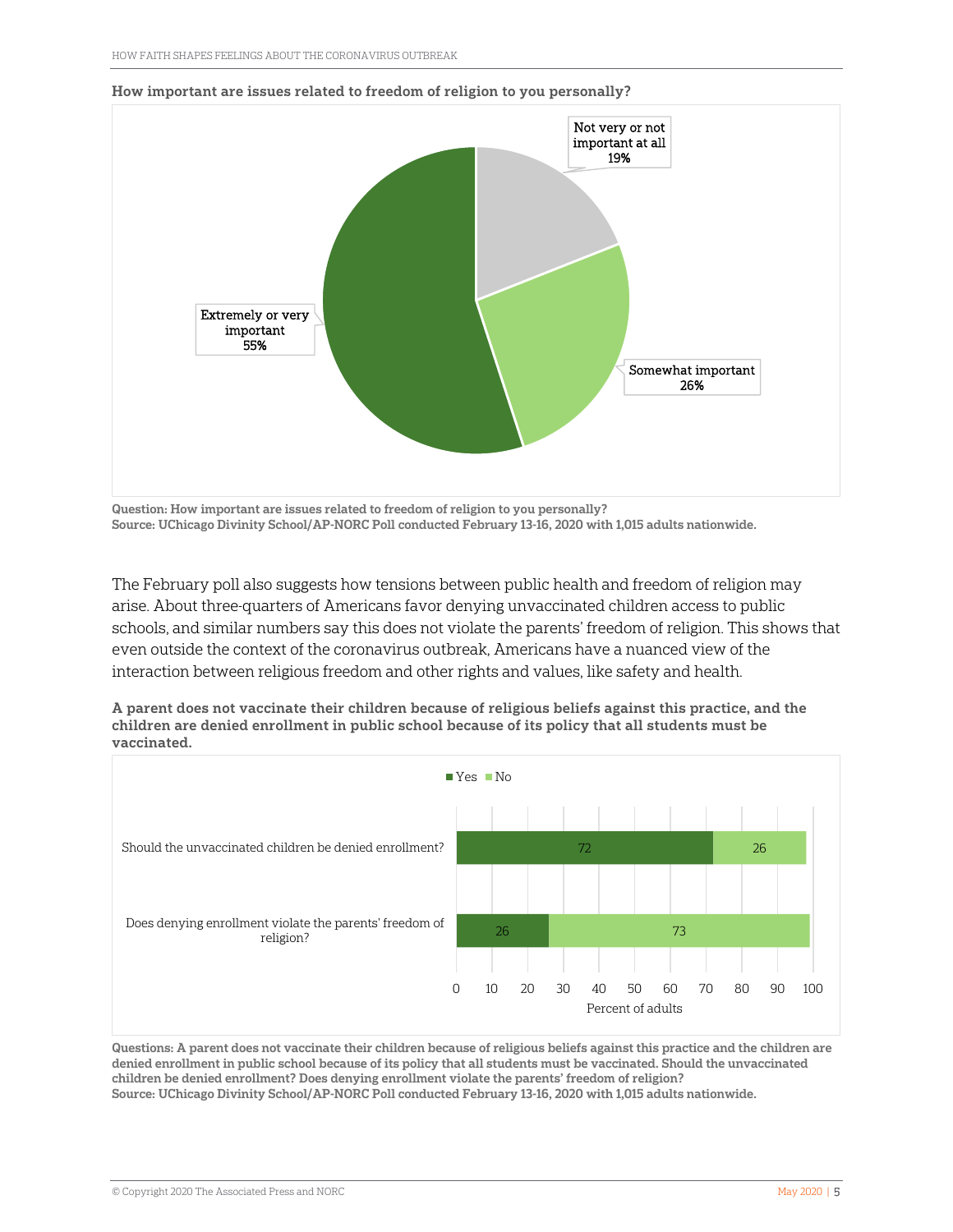# ONLINE SERVICES GAIN POPULARITY DURING THE PANDEMIC.

The coronavirus outbreak has affected Americans' religious behaviors. In 2019, 21% of adults attended religious services in person at least weekly, but since the outbreak, just 5% say the same. On the other hand, more Americans are now regularly watching live-streaming religious services online than in 2019 (27% vs. 16%).



How often have you done each of the following?

Questions: In 2019, how often, if at all, did you do each of the following? / Since the coronavirus outbreak began in the U.S., how often have you done each of the following?

Source: UChicago Divinity School/AP-NORC Poll conducted April 30-May 4, 2020, with 1,002 adults nationwide.

These shifts in behavior are similar across faiths. Protestants, Catholics, Christians, and people with other religions are watching more live-streaming services now than before the outbreak of the pandemic, while fewer are attending in-person services. Participation in private praying and informal activities or gatherings remains steady.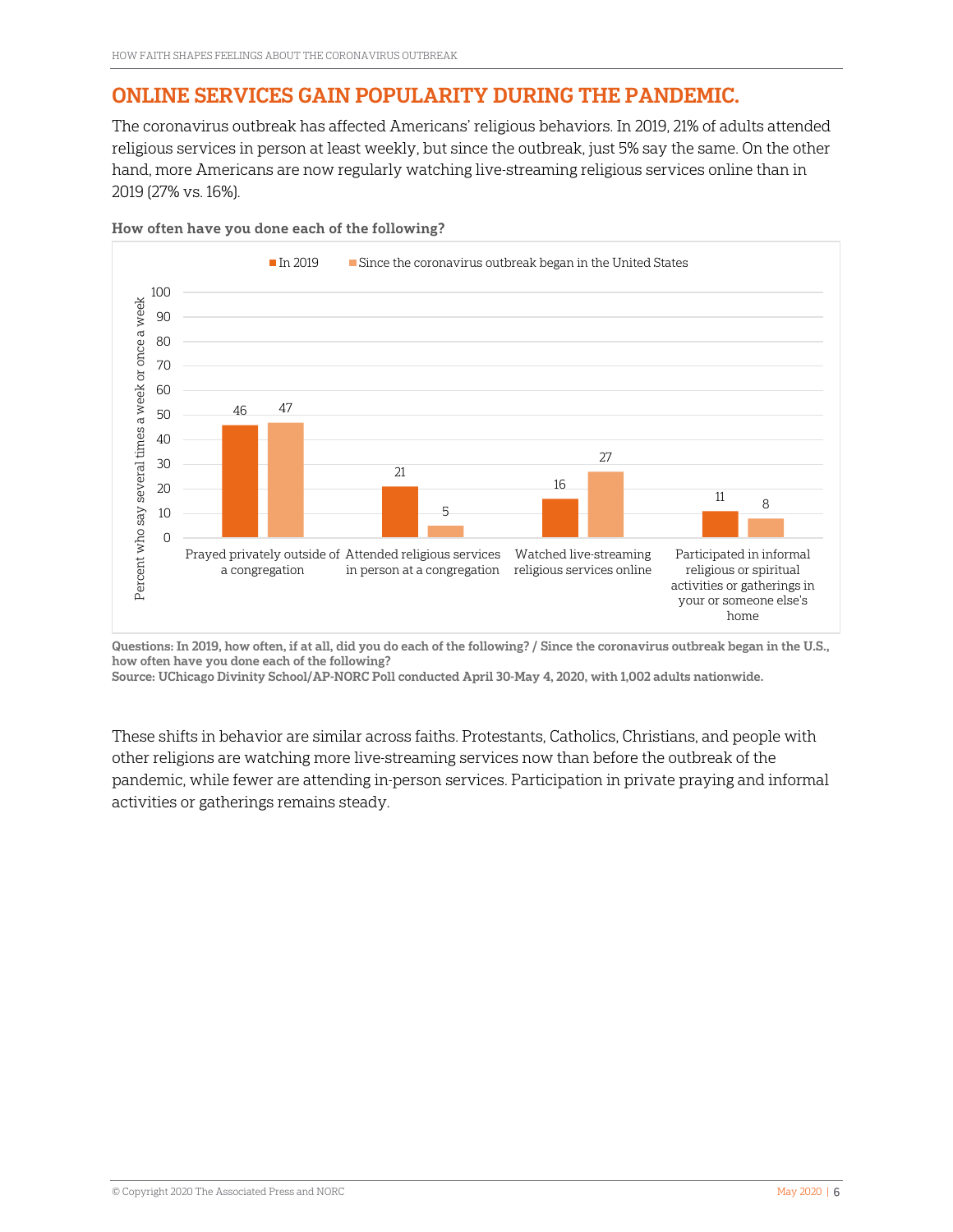



Question: In 2019, how often, if at all, did you do each of the following? Source: UChicago Divinity School/AP-NORC Poll conducted April 30-May 4, 2020, with 1,002 adults nationwide.



Since the coronavirus outbreak began in the United States, how often have you done each of the following?

Question: Since the coronavirus outbreak began in the U.S., how often have you done each of the following? Source: UChicago Divinity School/AP-NORC Poll conducted April 30-May 4, 2020, with 1,002 adults nationwide.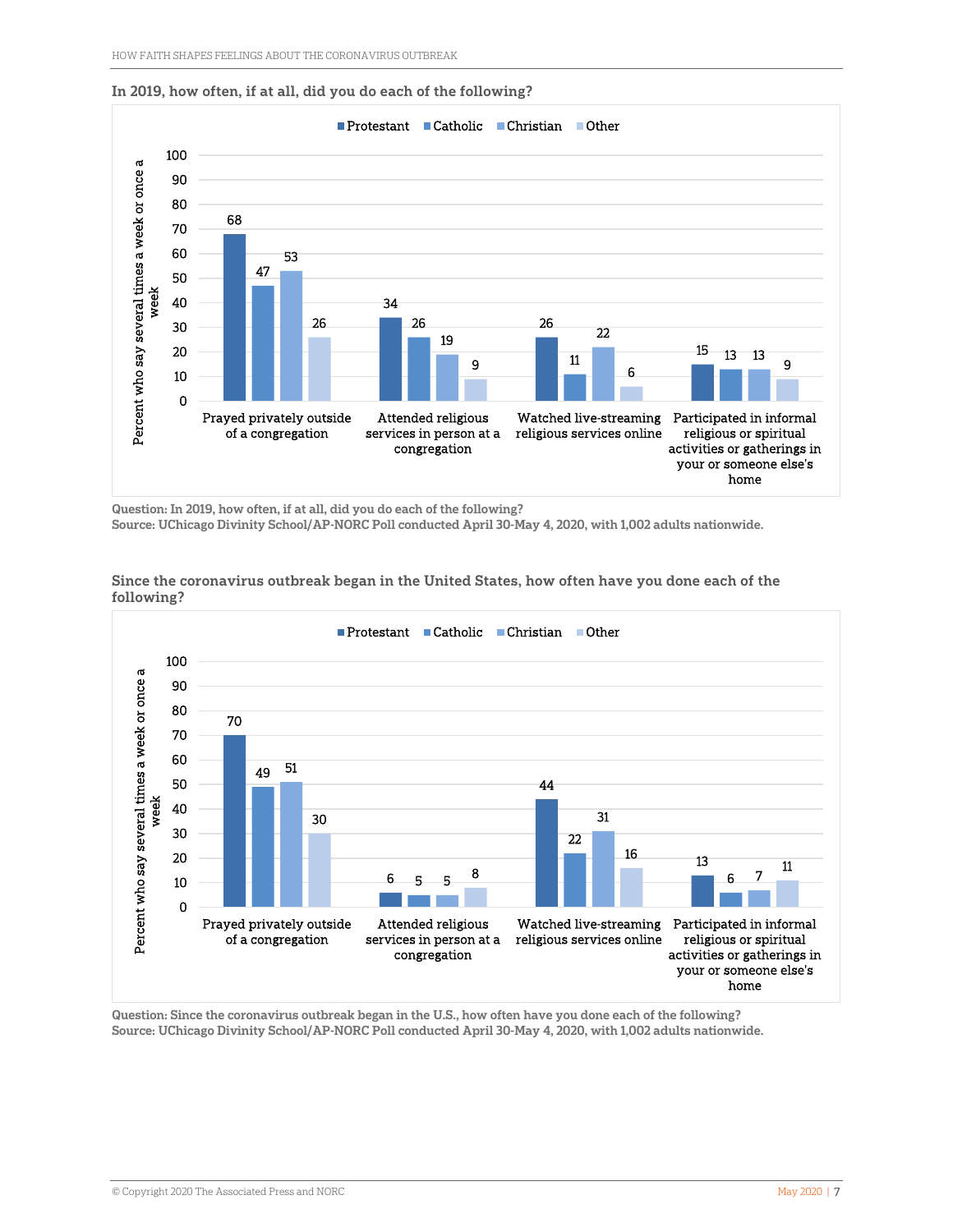Although religious congregations have been using different ways to reach their audiences—such as radio, television, and online technologies— for decades, the coronavirus outbreak has made them rely almost entirely on contactless interactions. However, most Americans say they have not attended drive-thru religious services or activities, participated in online religious group activities, or talked to a religious leader via phone or video conference. This is true across religious affiliation and faiths.



Since the coronavirus outbreak began in the U.S., how often have you done each of the following?

Questions: Since the coronavirus outbreak began in the U.S., how often have you done each of the following? Source: UChicago Divinity School/AP-NORC Poll conducted April 30-May 4, 2020, with 1,002 adults nationwide.

#### SPIRITUALITY AND BELIEFS IN GOD REMAIN UNCHALLENGED BY THE CORONAVIRUS OUTBREAK.

Beliefs about God have not changed much as a result of the coronavirus pandemic—just 2% of Americans say they believe in God today but did not before the outbreak, and less than 1% say they believed in God before but no longer do. Eighty percent say they believed in God before the outbreak and still do, and 17% do not believe in God today and did not before.

Similarly, nearly all say their sense of religious faith or spiritualty remains the same as a result of the outbreak or has grown stronger.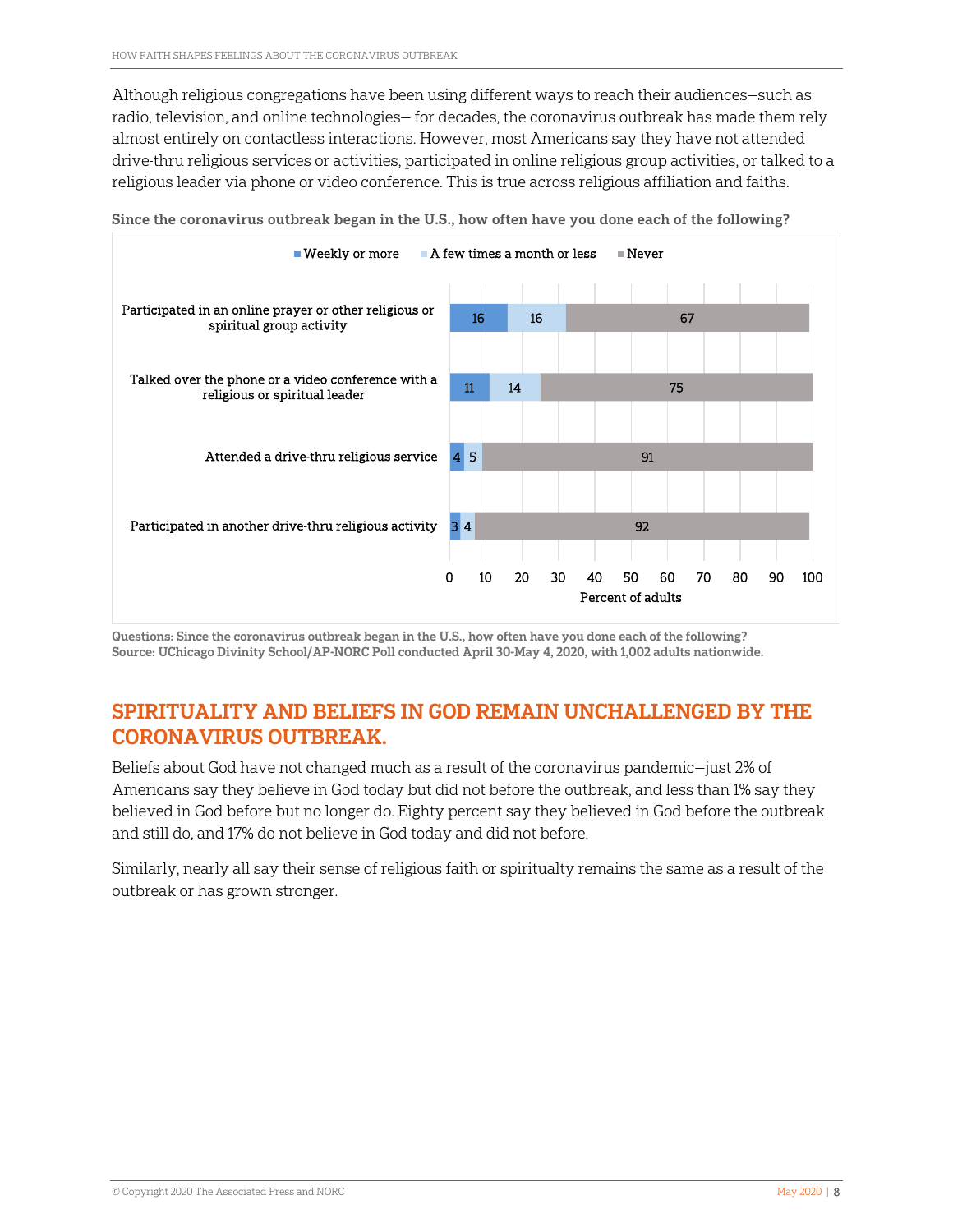



Question: Would you say the coronavirus outbreak has made your sense of religious faith or spirituality stronger, weaker, or has it remained the same?

Source: UChicago Divinity School/AP-NORC Poll conducted April 30-May 4, 2020, with 1,002 adults nationwide.

Differences arise across partisanship and some religious groups. White Evangelical Christians are more likely to say their faith has grown stronger compared to other Americans (36% vs. 24%).

Similarly, 33% of Republicans say their faith has grown stronger compared to 20% of Democrats.

#### MORE BLAME GOVERNMENT ACTIONS THAN RELIGIOUS REASONS FOR THE CURRENT CORONAVIRUS SITUATION.

Americans are most likely to think governments, global trade, and other things in nature are causes of the current coronavirus situation in the United States. Fewer say religious or non-religious individuals have caused the current situation.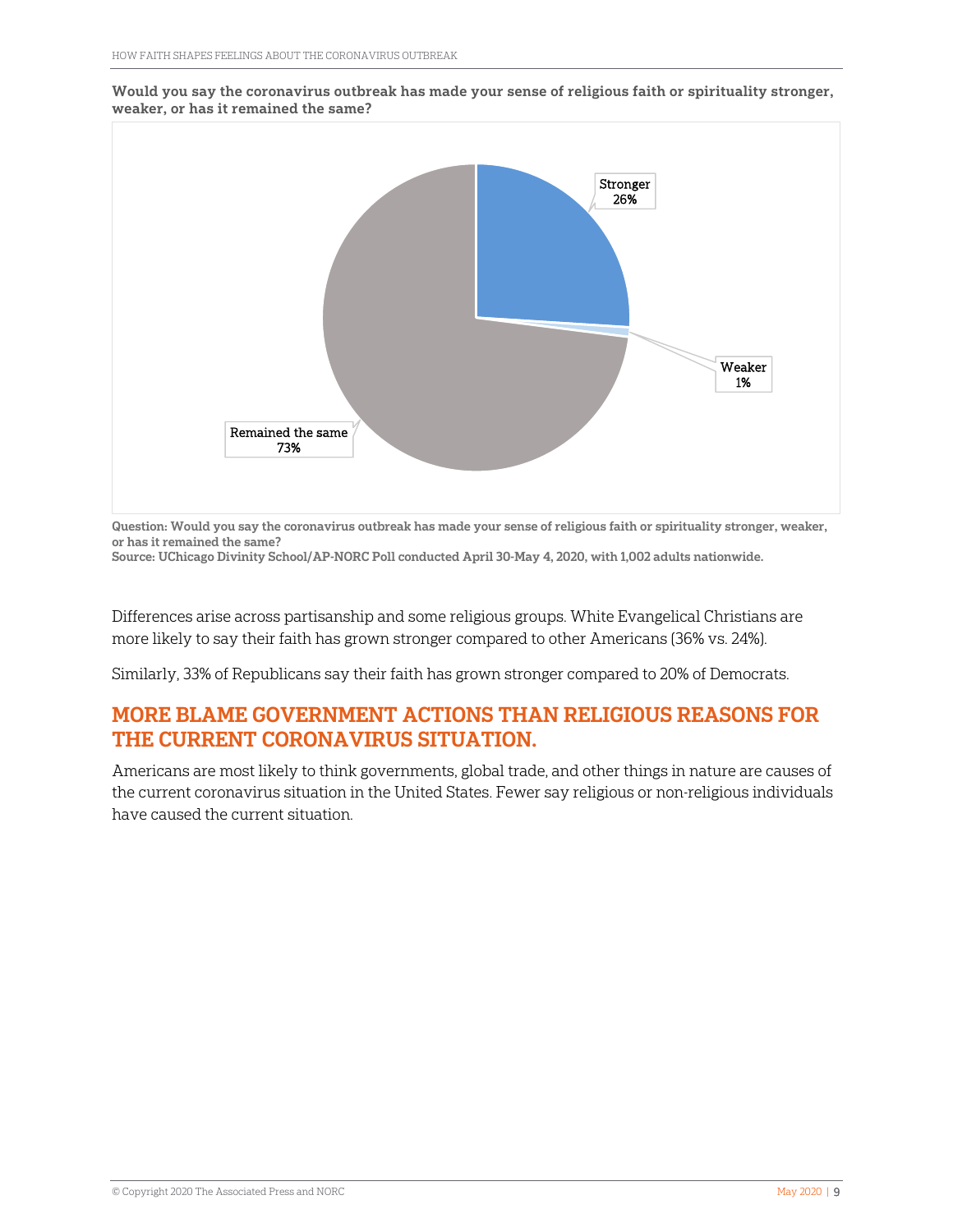24 2 Christians 2 Non-religious people 3 People of non-Christian faiths 7 9 11 21 28 37 43 0 10 20 30 40 50 60 70 80 90 100 None of these Climate change Immigrants Human sinfulness Global trade Other things in nature U.S. government's actions or policies Foreign governments' actions or policies Percent of adults

Which of the following, if any, would you say is a cause of the current coronavirus situation in the United States?

Question: Which of the following, if any, would you say is a cause of the current coronavirus situation in the U.S.? Source: UChicago Divinity School/AP-NORC Poll conducted April 30-May 4, 2020, with 1,002 adults nationwide.

Although only 11% of adults think human sinfulness is a cause of the current situation in the country, a majority feel God is telling humanity to change how we are living. Among those who believe in God, many also feel God will protect them from infection with the coronavirus. Fewer say the outbreak has made them feel God has abandoned humanity or doubt God's existence.



Thinking about the coronavirus outbreak, do you feel each of the following or not?

Question: Thinking about the coronavirus outbreak, do you feel each of the following or not? Source: UChicago Divinity School/AP-NORC Poll conducted April 30-May 4, 2020, with 1,002 adults nationwide.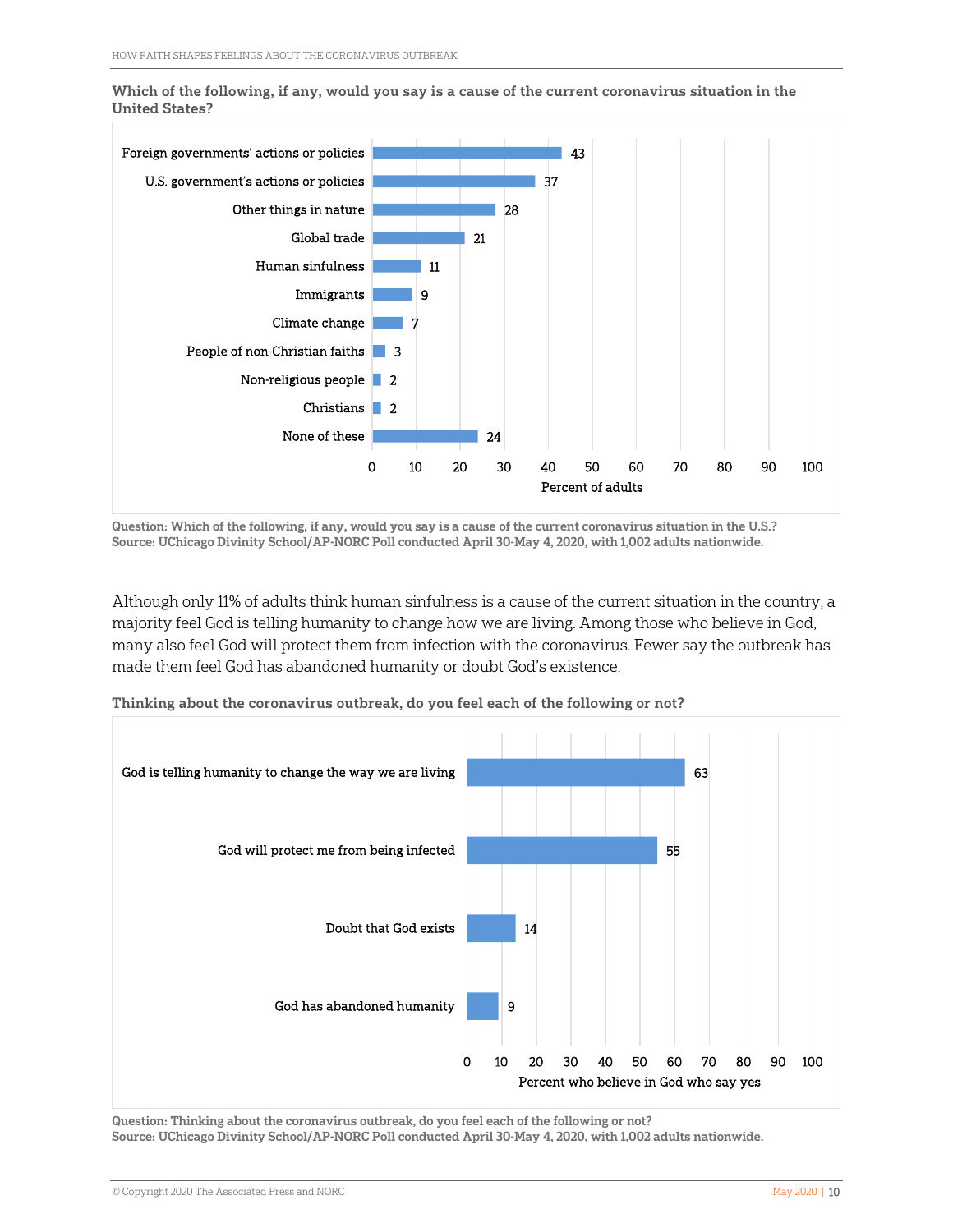While a majority of adults say God will protect them from being infected, 67% of white Evangelical Christians think so compared to 53% of other Americans who believe in God. White Evangelical Christians are less likely than others to doubt God exist or feel God has abandoned humanity (3% vs. 10%) during the outbreak. But overall, 73% of black Americans and 65% of Hispanic Americans who believe in God feel God is telling humanity to change compared to 48% of white Americans.

Those who believe that God will protect them from getting the virus are similarly concerned to others about them or a family member being infected.

# VOLUNTEERING AND PARTICIPATION DECLINE AS SOCIAL DISTANCING BECOMES THE NORM.

Since the coronavirus outbreak began in the United States, Americans have reduced their social interactions and volunteering. While a majority still say they have helped or checked in on neighbors, fewer say they have made donations, volunteered with religious or non-religious groups, or participated in a public protest compared to 2019.



How often have you done each of the following?

Questions: In 2019, how often, if at all, did you do each of the following? / Since the coronavirus outbreak began in the U.S., how often have you done each of the following?

Source: UChicago Divinity School/AP-NORC Poll conducted April 30-May 4, 2020, with 1,002 adults nationwide.

Both Americans with a religious affiliation and those without one have decreased their social interactions and volunteering. But, Americans with a religious affiliation are more likely than those without one to say they check in on their neighbors or volunteer with or donate to a religious organization both before the outbreak and now.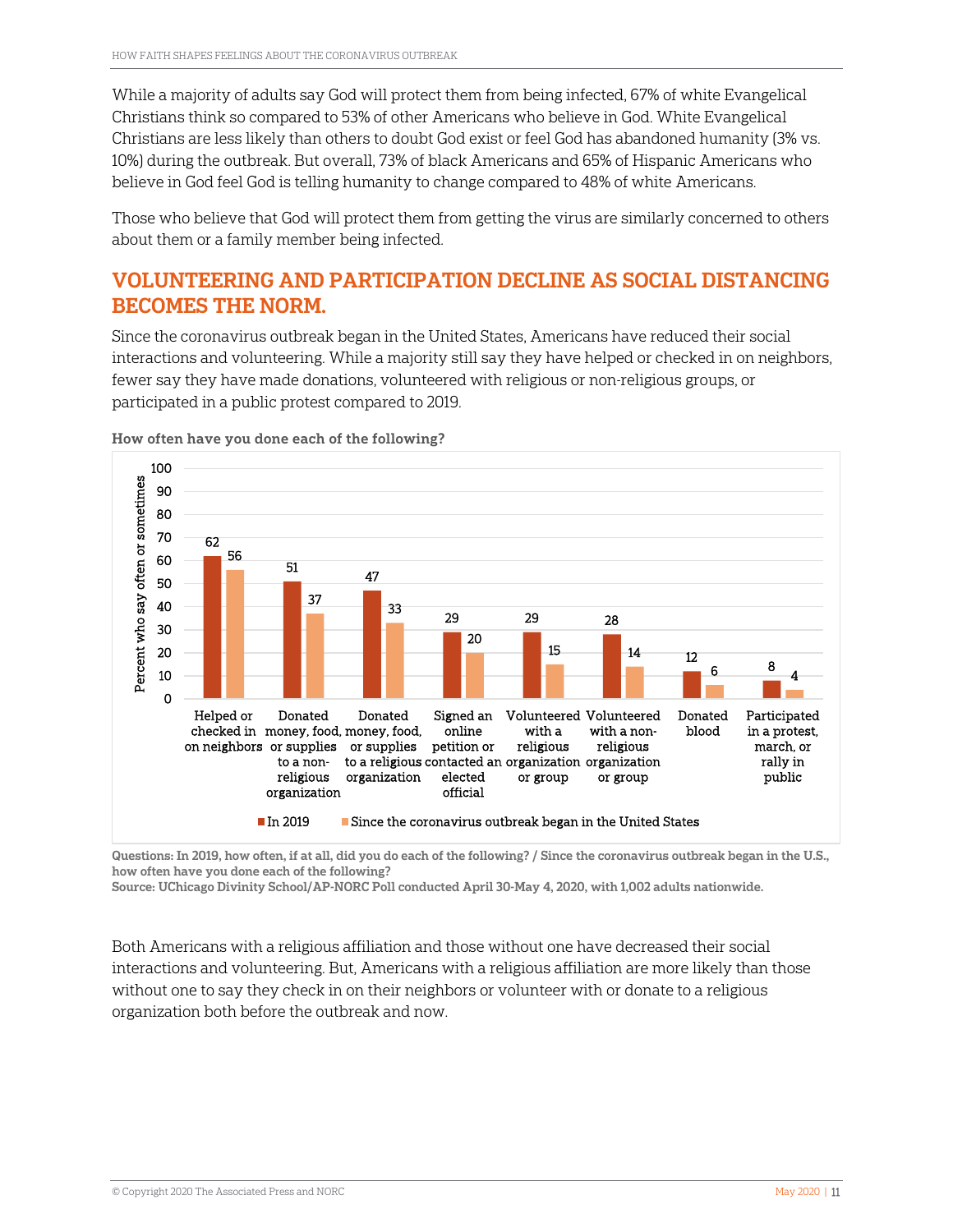



Question: In 2019, how often, if at all, did you do each of the following? Source: UChicago Divinity School/AP-NORC Poll conducted April 30-May 4, 2020, with 1,002 adults nationwide.



Since the coronavirus outbreak began in the United States, how often have you done each of the following?

Question: Since the coronavirus outbreak began in the U.S., how often have you done each of the following? Source: UChicago Divinity School/AP-NORC Poll conducted April 30-May 4, 2020, with 1,002 adults nationwide.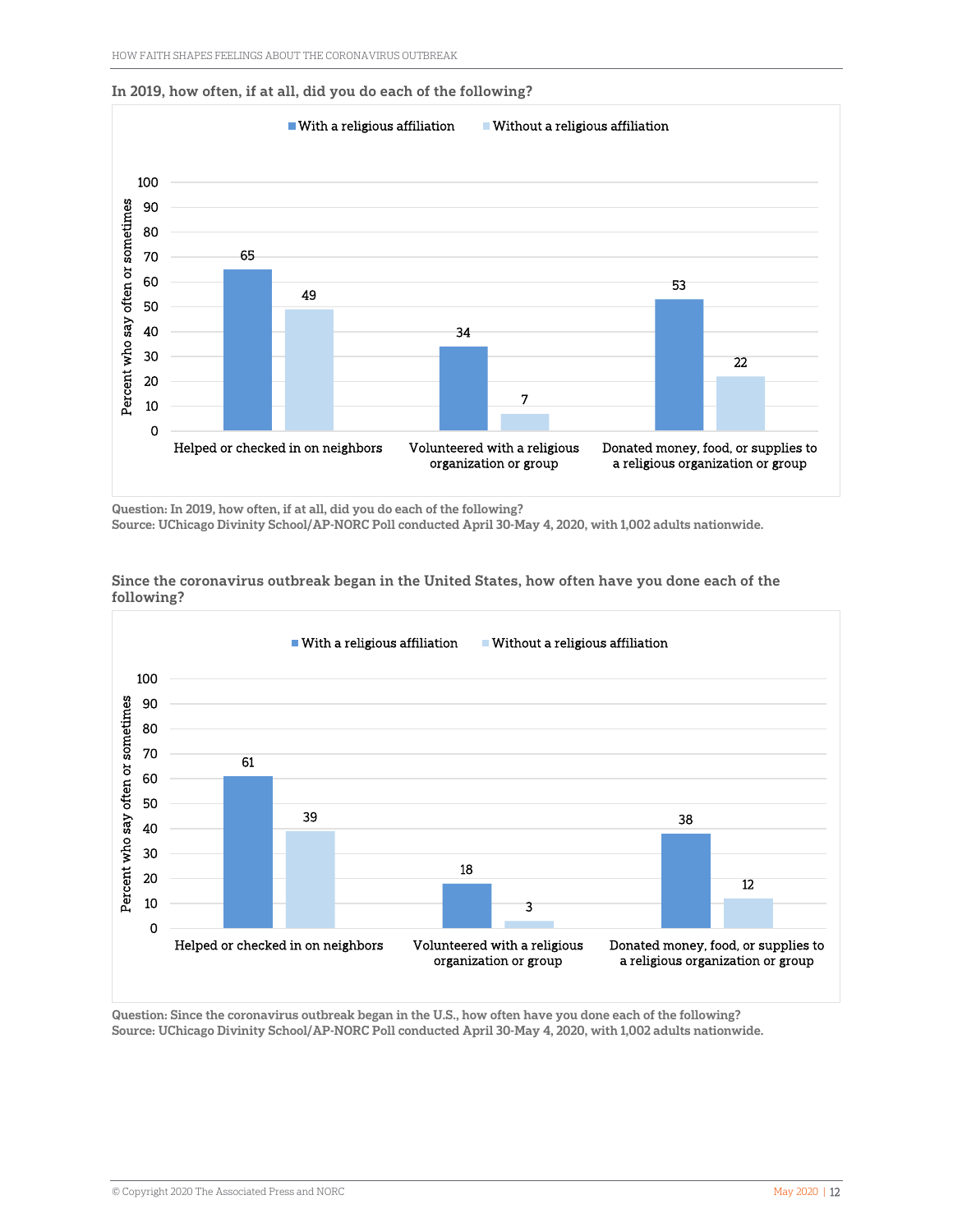# HALF OF ADULTS HAVE EXPERIENCED A LOSS OF INCOME IN THEIR HOUSEHOLD BECAUSE OF THE OUTBREAK IN THE UNITED STATES.

A majority of Americans continue to support social distancing restrictions like closing restaurants and bars, postponing nonessential medical care, stay-at-home orders, and limiting gatherings to 10 or fewer people. However, rates of support have declined since April.

In response to the coronavirus outbreak, do you favor, oppose, or neither favor nor oppose each of the following?



Question: In response to the coronavirus outbreak, do you favor, oppose, or neither favor nor oppose each of the following? Source: AP-NORC Polls conducted March 26-29, 2020 with 1,057 adults; April 16-20, 2020, with 1,057 adults; and April 30- May 4, 2020, with 1,002 adults nationwide.

Fifty-five percent of Americans disapprove of the protests against stay-at-home orders that have taken place in some states in the United States compared to 31% who approve and 14% who neither approve nor disapprove.

Adults with a religious affiliation are more likely to support the protests than those without one (33% vs. 21%).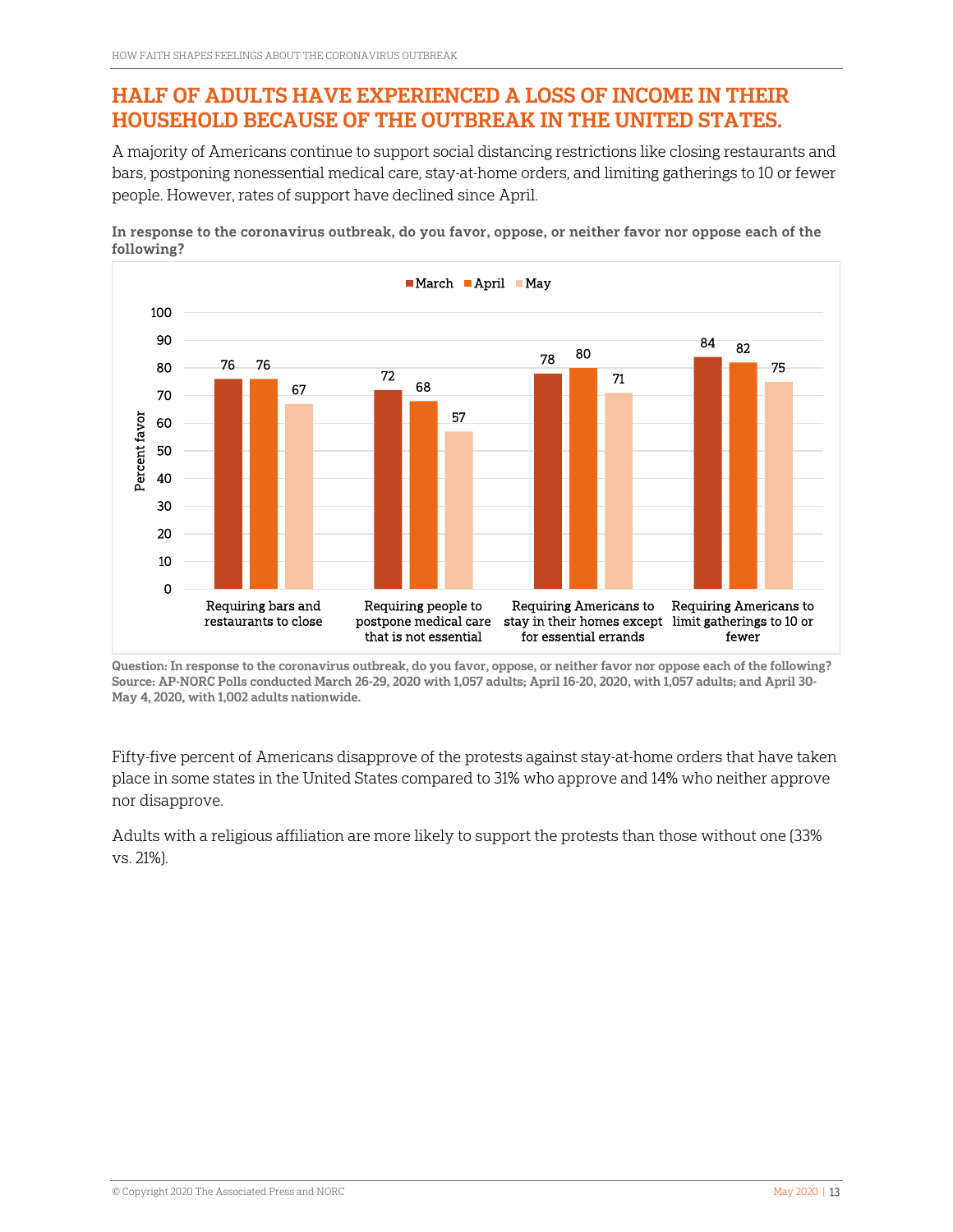Do you approve, disapprove, or neither approve nor disapprove of the protests of stay-at-home orders that have taken place in some states in the United States?



Question: Do you approve, disapprove, or neither approve nor disapprove of the protests of stay-at-home orders that have taken place in some states in the U.S.? Source: UChicago Divinity School/AP-NORC Poll conducted April 30-May 4, 2020, with 1,002 adults nationwide.

Also, Americans who support stay at home protests are less likely than those who oppose them to say they follow some measures to stop the spread of the virus.

Which of the following measures, if any, are you taking in response to the outbreak of the new coronavirus?



Question: Which of the following measures, if any, are you taking in response to the outbreak of the new coronavirus? Source: UChicago Divinity School/AP-NORC Poll conducted April 30-May 4, 2020, with 1,002 adults nationwide.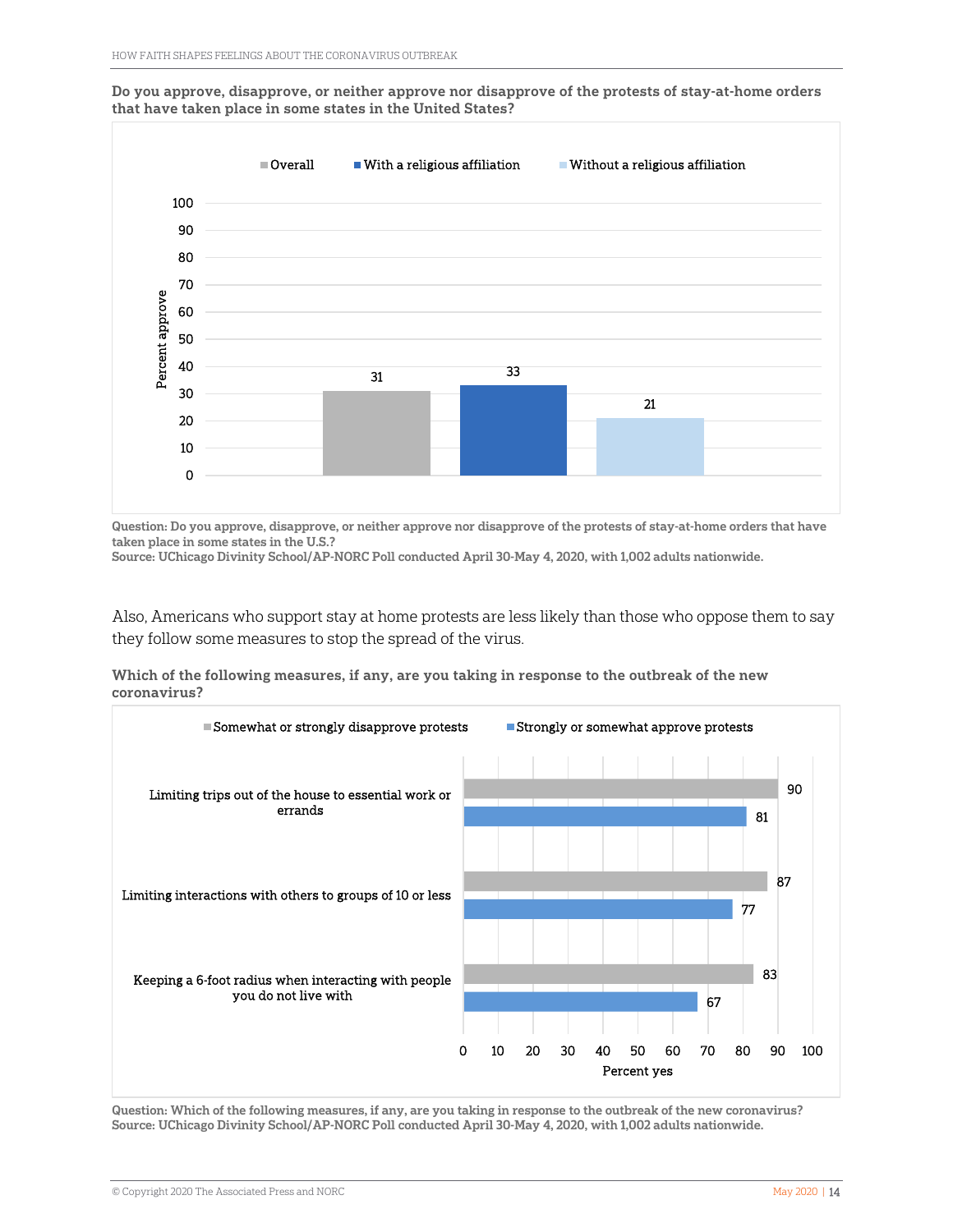At the same time, many Americans are feeling a financial squeeze as a result of the outbreak. Fifty-one percent have experienced some loss of income, 32% have been laid off, and 11% have lost health insurance.



Have you or has someone in your household experienced each of the following because of the coronavirus outbreak in the United States?

Question: Have you or has someone in your household experienced each of the following because of the coronavirus outbreak in the U.S.?

Source: UChicago Divinity School/AP-NORC Poll conducted April 30-May 4, 2020, with 1,002 adults nationwide.

Those who support the protests against stay-at-home orders are no more or less likely than those who oppose the orders to have experienced any of these economic difficulties.

#### STUDY METHODOLOGY

This survey was conducted by the University of Chicago Divinity School and The Associated Press-NORC Center for Public Affairs Research and with funding from NORC at the University of Chicago.

Data were collected using the AmeriSpeak Omnibus®, a monthly multi-client survey using NORC's probability-based panel designed to be representative of the U.S. household population. The survey was part of a larger study that included questions about other topics not included in this report. During the initial recruitment phase of the panel, randomly selected U.S. households were sampled with a known, non-zero probability of selection from the NORC National Sample Frame and then contacted by U.S. mail, email, telephone, and field interviewers (face-to-face). The panel provides sample coverage of approximately 97% of the U.S. household population. Those excluded from the sample include people with P.O. Box only addresses, some addresses not listed in the USPS Delivery Sequence File, and some newly constructed dwellings.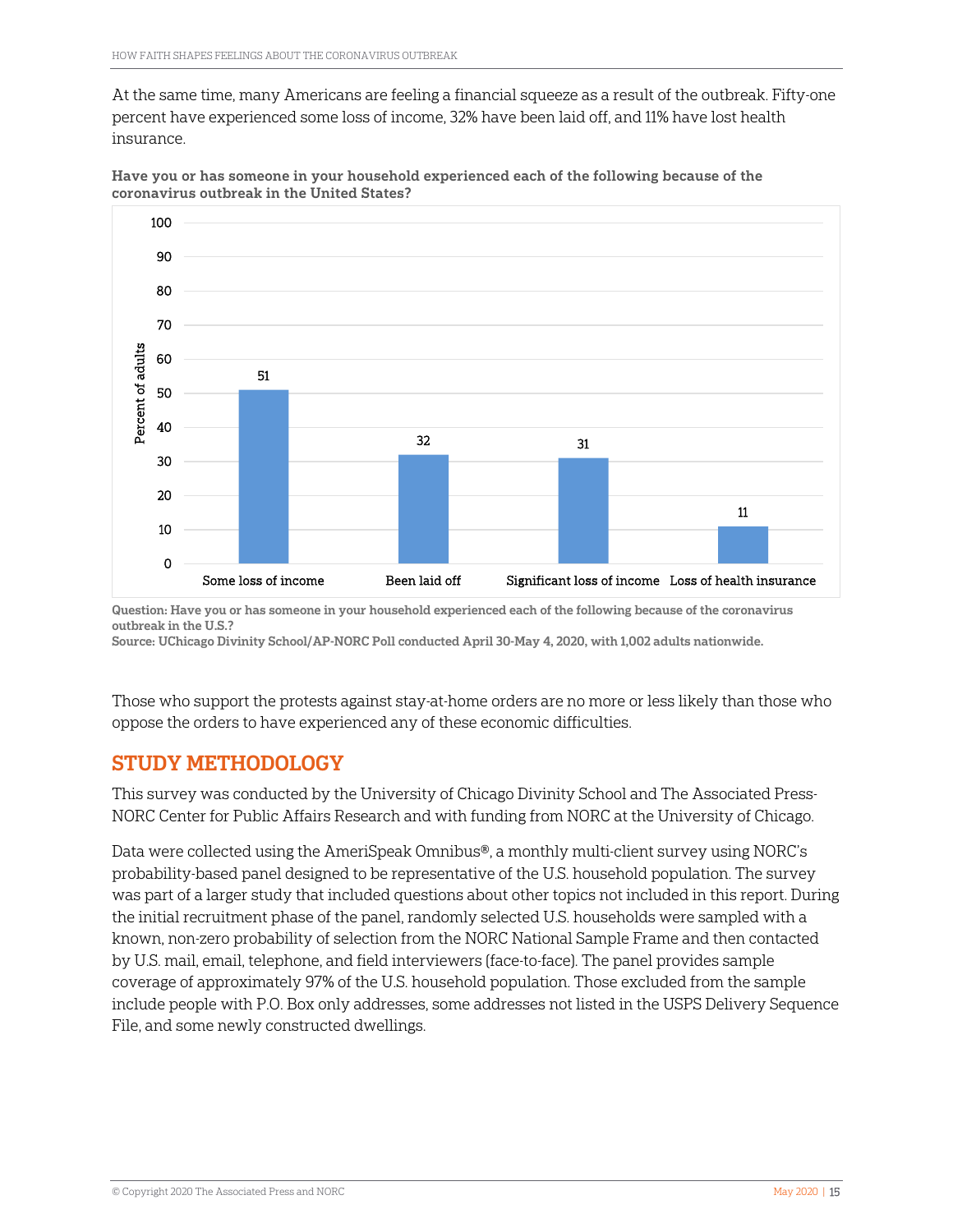Interviews for this survey were conducted between April 30 and May 4, 2020, with adults age 18 and over representing the 50 states and the District of Columbia. Panel members were randomly drawn from AmeriSpeak, and 1,002 completed the survey—884 via the web and 118 via telephone. Interviews were conducted in both English and Spanish, depending on respondent preference. The final stage completion rate is 14.4%, the weighted household panel response rate is 24.1%, and the weighted household panel retention rate is 85.6%, for a cumulative response rate of 3.0%. The overall margin of sampling error is +/-4.2 percentage points at the 95% confidence level, including the design effect. The margin of sampling error may be higher for subgroups.

Once the sample has been selected and fielded, and all the study data have been collected and made final, a poststratification process is used to adjust for any survey nonresponse as well as any noncoverage or under and oversampling resulting from the study specific sample design. Poststratification variables included age, gender, Census division, race/ethnicity, and education. Weighting variables were obtained from the 2018 Current Population Survey. The weighted data reflect the U.S. population of adults age 18 and over.

For more information, email [info@apnorc.org.](mailto:info@apnorc.org)

### CONTRIBUTING RESEARCHERS

#### From NORC at the University of Chicago

Dan Malato Mariana Meza Hernandez Jennifer Benz Will Bonnell Trevor Tompson

#### Academic Research Team

David Nirenberg (University of Chicago) Kraig Beyerlein (University of Notre Dame) Kathryn Lofton (Yale University) Geneviève Zubrzycki (University of Michigan)

#### From The Associated Press

Emily Swanson Hannah Fingerhut

# ABOUT THE UNIVERSITY OF CHICAGO DIVINITY SCHOOL

The Divinity School generates knowledge about the history, theology, beliefs, and practices of religions using a broad array of methodological and theoretical approaches. One of the world's leading institutions in the academic study of religion, the Divinity School prepares students for careers in scholarship, teaching, and public religious leadership through multiple graduate and undergraduate programs. [https:/divinity.uchicago.edu/](https://divinity.uchicago.edu/) 

#### ABOUT THE ASSOCIATED PRESS-NORC CENTER FOR PUBLIC AFFAIRS RESEARCH

The AP-NORC Center for Public Affairs Research taps into the power of social science research and the highest-quality journalism to bring key information to people across the nation and throughout the world.

- The Associated Press (AP) is the world's essential news organization, bringing fast, unbiased news to all media platforms and formats.
- NORC at the University of Chicago is one of the oldest objective and non-partisan research institutions in the world.